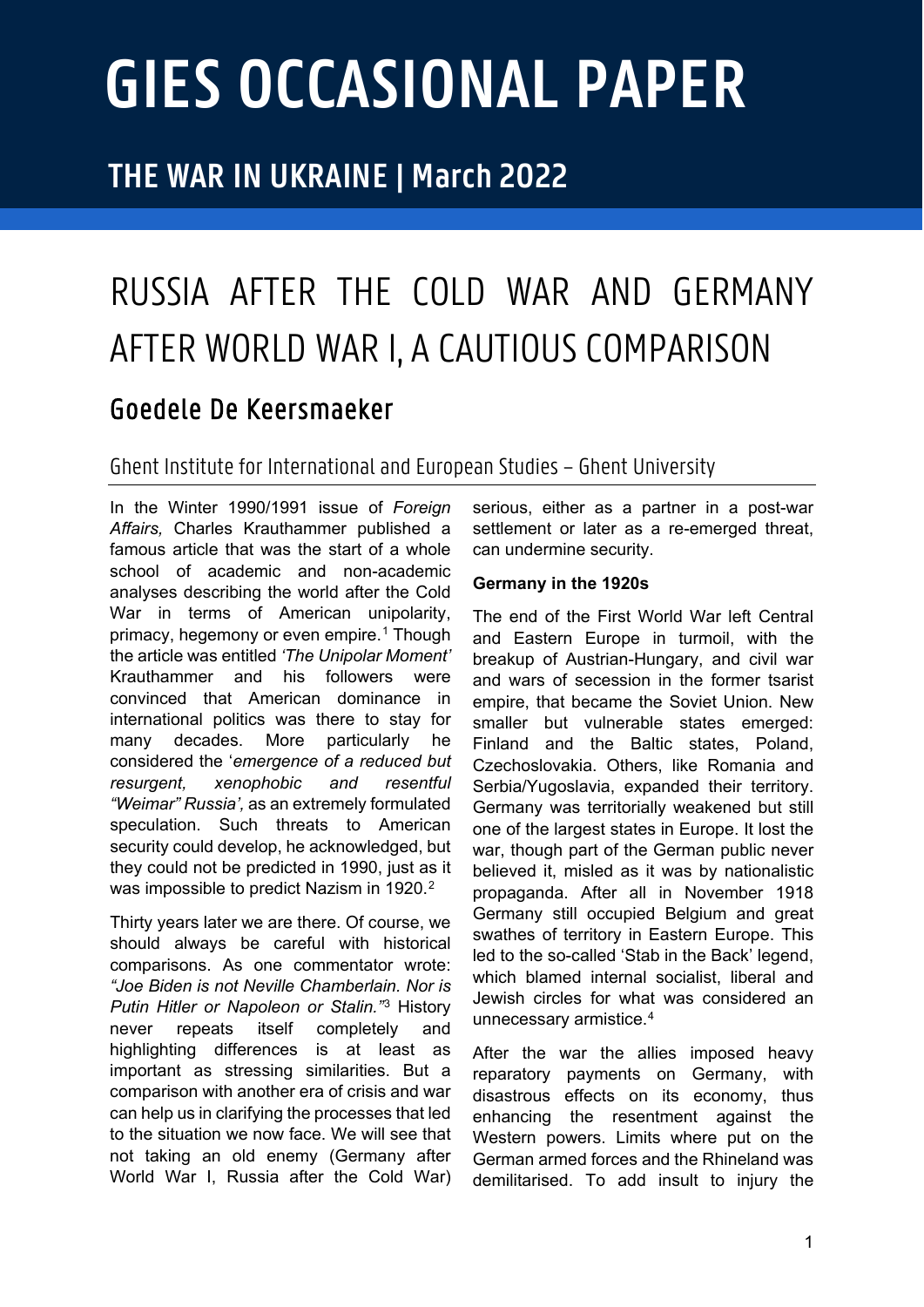Versailles-treaty put the blame for the war on Germany. Many Germans felt humiliated. At the same time, the Versailles Treaty was innovative in several ways. With the League of Nations it established the first formally institutionalised system of collective security. It founded the Permanent Court of International Justice, and organised a system for protecting the numerous national minorities that ended up on the wrong side of the borders of the newly established states. It even put forward the perspective of general disarmament.[5](#page-6-4) But Germany was excluded from membership, whereas as a great power it should have had a permanent seat in the Council of the League.

Many liberal observers, both in Germany and elsewhere, warned against the resentment the treaty caused in Germany.<sup>[6](#page-6-5)</sup> Keynes' economic critiques are well known. Even after the reorganisation of the German debt – against the background of threats of a rightwing coup – resentment against Versailles remained vivid in Germany. The 1925 Locarno treaty constituted the highpoint of détente between Weimar-Germany and the West. Germany recognised its western borders and the country became member of the League of Nations and its Executive Council. Yet Germany refused in principle to recognise its eastern borders with Poland and Czechoslovakia (where substantial German minorities lived). Moreover resentment continued: against the occupation of the Rhineland, the still heavy burden of debt payment, and the severe limits on the German armed forces. By the time the debt was again rescheduled, the occupation of the Rhineland ended and the League organised a general disarmament conference, Germany was faced with the consequences of the Wall Street crash. Hitler rose to power, and quickly ended the whole Versailles construction.[7](#page-6-6)

#### **Russia in the 1990s**

Russia too came highly frustrated out of the Cold War. Years later this even led to the development of a Russian version of the 'Stab in the Back' myth, when some Dumamembers wanted to prosecute Gorbachev for treason for his role in the fall of the Soviet Union.[8](#page-7-0) Of course, the Soviet Union/Russia did not lose a war; it is even debatable whether it lost the arms race. The so-called 'victory' of the West in the Cold War was above all an economic, political and ideational one.[9](#page-7-1) But the results in the 1990s were similar to the situation in the 1920s. Again Central and Eastern Europe was in turmoil. After losing its buffer zone in Central Europe, the Soviet Union itself collapsed. Russia was more or less reduced to its borders under Peter the Great. New states emerged, some peacefully, some through violent wars and secessions (the collapse of Yugoslavia, the Armenian-Azerbaijani war on Nagorno-Karabach, Georgia, Moldova). Russia withdrew its troops from Central Europe in a hurry, without proper housing for its soldiers, which contributed to the frustrations of the armed forces. Later, the disarmament treaties negotiated in the second half of the 1980s by the Reagan-Bush administrations and Gorbachev (INF; START I & II, CFE) were often perceived as 'unequal treaties', accepted under pressure in a situation of weakness. This was particularly true for START II, with its deep cuts in the ICBM forces, the heart of Russian nuclear deterrence.

The economic transition was painful everywhere but especially in Russia due to the collapse of the integrated Soviet economic space combined with a Thatcherite-Reaganite market fundamentalism by Yeltsin's young reformers and their Western advisors. They did not realise that reforming a highly centralised state-led and continent-wide economy was something of another order than privatising British Telecom. They also hoped for larger economic support by Western governments, that did not really materialise. The result was a barbaric, kleptocratic capitalism and enormous hardship for ordinary Russians. No wonder that by 1994 the communists and nationalists where on the rise in the polls. After some years of recovery the 1998 fall of the rouble constituted a new shock  $10$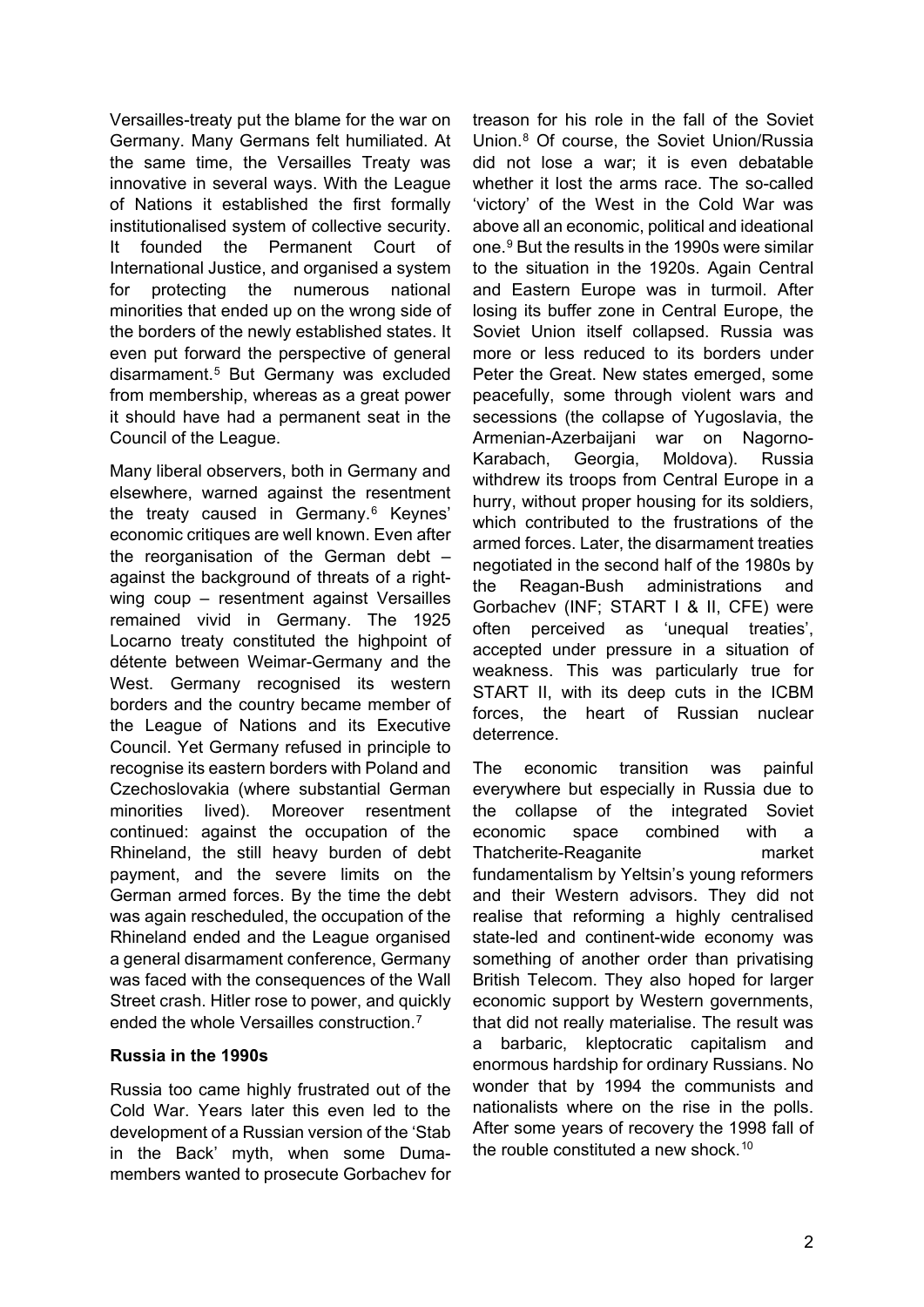But just as Germany seventy years earlier, Russia was still a great power. It still had the largest territory on the Eurasian landmass, a large population and a massive army. Most importantly, it remained a nuclear superpower and in 1994, under American pressure, Ukraine, Belarus and Kazakhstan even transferred the nuclear weapons on their soil to Russia. The international community never formally denied great power status to Russia, as happened to Germany. Russia smoothly took over the Soviet permanent seat in the United Nations Security Council, the successor of the League of Nations, that developed a dynamic it never had during the Cold War and thus gave Russia an important role in world politics.

However, status in international politics is not only defined by one's formal position in international organisations, but also by daily practice and its perception by major players. In this respect the West and Russian conservatives implicitly agreed that Russia lost the Cold War and that its great power status had substantially declined.<sup>[11](#page-7-3)</sup> In the West there was an unnecessary and inappropriate triumphalism, that humiliated Russia. Just after the collapse of the Soviet Union, president Bush declared in his State of the Union speech: *"By the grace of God, America won the cold war".*[12](#page-7-4) The analysis was widely shared by pundits and academic analysts. Far into the 2000s a large part of the International Relations literature, whether realist, liberal or constructivist, occupied itself with analysing the consequences of what was considered a unique American preponderance after the collapse of the Soviet Union. However, for many Russian scholars and decisions makers, all these analyses were seen as a form of American self-glorification, and a programme for unilaterally imposing America's will on a weakened Russia. [13](#page-7-5) All this was not meant to be particularly unfriendly towards Russia, but it expressed the overall idea that the United States were the polar star that had to guide the world into the  $21^{st}$  century, and that the rest, especially Russia, had to follow. As a result Russia became extremely sensitive

about its status as a great power. Ever since the late Yeltsin years, and even more under Putin, enhancing it became an almost obsessive foreign policy goal.[14](#page-7-6)

#### **Reorganizing European security**

The way European security was reorganized also played a major role in this. The task was not easy in the confused years after the fall of the Berlin Wall and the Soviet Union. Innovative ideas did circulate at the time. The French proposed a large European Confederation, including Russia. The Conference on Security and Cooperation in Europe was popular both within the Western peace movement and Eastern European dissident circles because it was the only pan-European forum for security, combined with a commitment to human rights and economic cooperation. It was indeed strengthened with institutions to promote democracy and monitoring elections, a High Commissioner for National Minorities (reminiscent of the League of Nations' Minority System), further development of military confidence building measures, and related to it, a revised treaty on conventional arms reductions. But despite this, a conservative reflex prevailed in the West that can be summarized as follows: 'let's stick to NATO and EU that served us so well during the Cold War'. Basically this meant a reorganisation of security and economic life on Western terms, though it was fully supported by the Eastern European states, who considered joining those organisations a way to 'return to the West or to Europe'[15](#page-7-7). At the same time they considered NATO membership as a way of balancing towards an eventual future threat by Russia. This created a classical security dilemma: what is seen by one party as a purely defensive policy is seen by the other as a form of aggression. Most probably this was not at all NATO's intention. A great deal can be explained by the iron law that makes organisations look for new purpose once they achieved their main goal. NATO's focus shifted to new tasks: the promotion of democracy, convinced as we were in the West that peace and democracy are closely interwoven. Above all, for much of the last thirty years NATO or its individual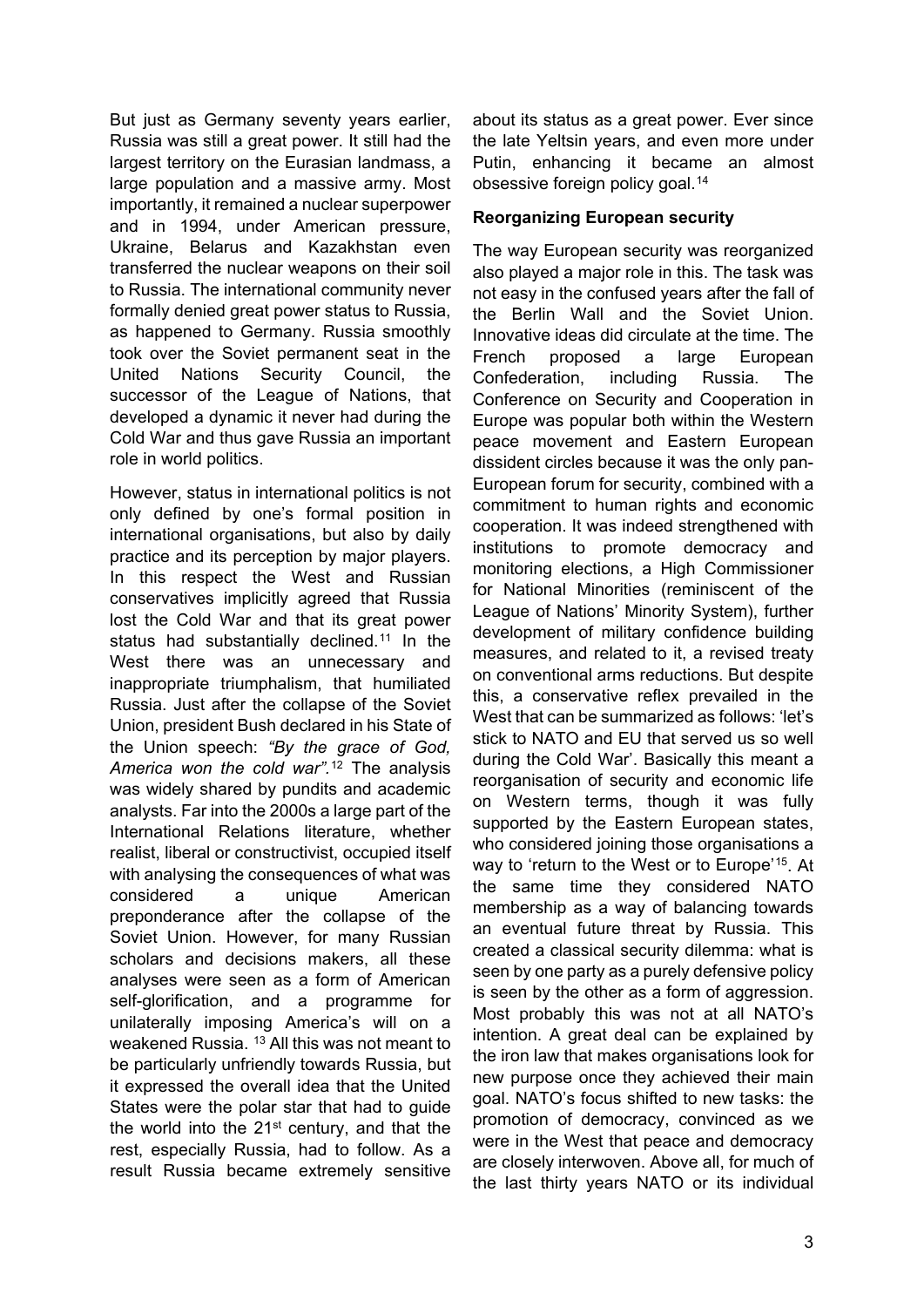member states were involved in military operations outside of its territory (the defining interventions in former Yugoslavia, Iraq, Afghanistan and Libya), often but not always, as a subcontractor for the United Nations.

Yet, Russia felt humiliated, cheated and encircled by the continued existence and enlargement of NATO. It claimed that during the informal negotiations on German unification Gorbachev received a promise that NATO would not expand into Eastern Europe, a claim that was denied by the West. This at first sight purely academic debate between historians became a symptom of the growing tension between the two sides.[16](#page-7-8)

Two things are clear however. First, the idea that Russia could become a member of NATO, which would have changed the very nature of the organisation, was rejected. Already in December 1991, Yeltsin suggested this to NATO secretary general Manfred Wörner. Much later Putin asked Clinton. In both cases the answer was 'impossible, Russia is too big'.[17](#page-7-9) Thus, Russia was deliberately left at the periphery of the new European security architecture, just as Germany was excluded from the League. Second, once NATO enlargement was officially put on the agenda, Russia saw this as a threat. At the 1994 Budapest summit Yeltsin explicitly and bitterly made the point. "*It is a dangerous delusion to suppose that the destinies of continents and the world community in general can somehow be managed from one single capital,"* he said.[18](#page-7-10) Clinton responded that no nation was excluded from NATO membership in advance, and that no external power could have a veto on it. <sup>[19](#page-7-11)</sup> This 'open door policy' has been the official NATO line until today. Yet in 1994 the French president François Mitterrand for example thought it would be difficult for the Russians not to see NATO enlargement as an encirclement.<sup>[20](#page-7-12)</sup> But just as nobody took German complaints about Versailles seriously, nobody seemed to bother about the Russian view. That even goes for the NATO-Russian Founding Act of 1997, signed on the eve of the first round of NATO-enlargements. Though approved by

Russia, the text actually expresses Western views on security and hardly takes into account Russian security concerns, for example Russia's emphasis on traditional hard power, that remained at the heart of Russian security thinking. In particular, it rejects the idea of zones of influence, a concept that is crucial for understanding Russian policy towards Ukraine.<sup>[21](#page-7-13)</sup> Moreover, the US avoided any strong, binding promise that NATO would not deploy Western troops or military installations in the new member states. But the Russians thought they did get such a promise. So rather than easing the tension, the Act became a new bone of contention between NATO and Russia. Lastly the 1999 NATO bombing campaign against Serbia during the Kosovo War without approval by the UN Security Council, upset many Russians because it deprived Russia of one of the few power tools it still had: its veto right in the UN Security Council.

If we go back to our comparison with Weimar Germany, we see one major difference. The Versailles system had definitely a deliberate anti-German undertone (demilitarisation, unilateral disarmament, exclusion of the League of Nations). This was not the case with Western policy towards Russia in the 1990s. But just as the West did not take German complaints serious in the 1920s, it did not take serious Russia's economic problems, it did not care about Russia's perception of its security interests and it organized a European security architecture around NATO without Russia. For the West, Russia became to a large extent 'an international irrelevance', as Kristina Spohr summarized it.<sup>[22](#page-7-14)</sup> But what happened in the 1990s is now used by Russia in its dispute with the West on the current security crisis in Europe. So much so that a 2015 Organisation for Security and Cooperation in Europe (OSCE) panel was not able to develop a common analysis on what happened, but just summarized the different views. $23$  In any case, just as the Western policies in the 1920s provided the breeding ground for the rise to power of Hitler, the 1990s and the early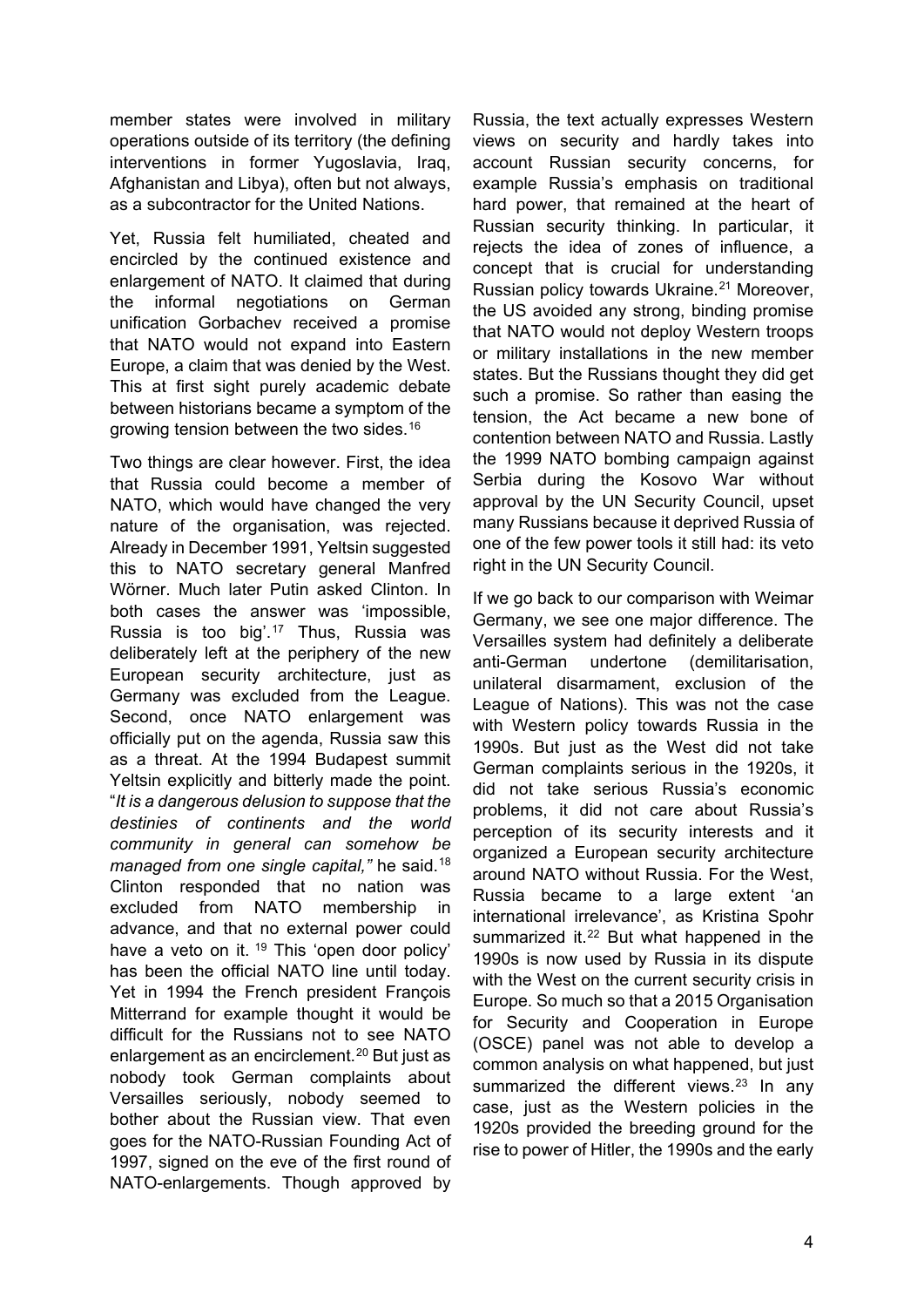years 2000 did the same for the Putin regime today.

#### **Germany in the 1930s, Russia after 2000**

What happened in Germany and Europe after 1930 is general knowledge and there is no need to repeat it here. Moreover, because of the brutality of the Nazi-regime, its extreme revanchism, its deeply racist nature, and because of the horrors of the holocaust and the Second World that followed a comparison with Hitler is too often used as an easy way to end all forms of discussion or debate. As we already said, historical comparisons only go that far, but this should not prevent us from making a comparison between the Western policies towards Nazi-Germany and Putin's Russia, more in particularly when it comes to foreign policy.

To start with a major difference, Hitler's rise to power was sudden. It constituted a clear break with the Weimar-republic, and he quickly left the League of Nations, started to rearm, tried to destabilise Austria and promoted his revanchist ideas. By contrast, after 2000 it took Russia more than ten years to develop from a proto-democracy into an outright conservative authoritarian regime. This path was not straightforward, as the Medvedev-episode illustrates. It can explain why some of the warnings about Russia's foreign policy goals were neglected. 'Russia needed time', the argument went. Moreover, Putin's foreign policy was not outright anti-Western from the beginning. He did try to establish a working relation with Bush junior, defended the START II Treaty during the Duma-ratification debate and supported the US in its war on terror after 9/11. But in 2002 the US withdrew from the ABM Treaty, a clear sign that it did not care at all about Russian security concerns. A new round of NATO enlargements, now including the former Baltic Soviet republics followed, despite Russian protests. The definitive turning point came in 2008 when the vague promise of a NATOmembership for Georgia and Ukraine was answered by a short Russian-Georgian war. Yet even then the West did not seem to take the whole issue serious, as it officially

continued its 'open door policy'. Only after the Maidan-crisis in Ukraine, the annexation of the Crimea and the deliberate destabilisation of the Donbass region by a Russian organized 'frozen conflict', NATO took the Russian threat serious and Europe imposed sanctions.

Why so late? Why did we not see the writing on the wall? Maybe we did not read the relevant texts. In the 1930s warnings by Germany-experts in the foreign offices were not taken seriously. Translations of *"Mein Kampf"* were hardly circulated outside Germany and its content dismissed as hollow rhetoric.[24](#page-7-16) Similarly, Russian specialists in academic circles and think tanks have been warning for years that Putin's Russia was on a revanchist track.<sup>[25](#page-7-17)</sup> But 19<sup>th</sup> and 20<sup>th</sup> century ultra-conservative and nationalist Russian thinkers, whose writings were broadly circulating in post-communist Russia and clearly inspired Putin, are totally unknown in the West, except for a small circle of Russian speaking specialists. Influential public opinion leaders in Russia never recognised the border with Ukraine, just as Germany never accepted its eastern border. Even Putin's repeated remarks that he did not consider Ukraine a real state or his long article of July 2021, in which he outlined his vision on Russian and Ukrainian history, were considered too grotesque and too out of touch to be taken seriously.[26](#page-7-18)

Looking back to the 1930s we find several other reasons for the 'appeasement policy'. Memories of the Great War were still fresh, so people were deeply afraid of a new one. Moreover the Western powers were convinced they were not ready for a military confrontation and the economic crisis made it difficult to sell higher defence spending to the public. The French and the British were also occupied in colonial struggles. The United States, never a real member of the Versailles system anyway, focused on its own "New Deal" and was more isolationist than ever. There was the rising threat of the Soviet Union under Stalin. British business circles and pro-German lobbies promoted good relations with Germany because of their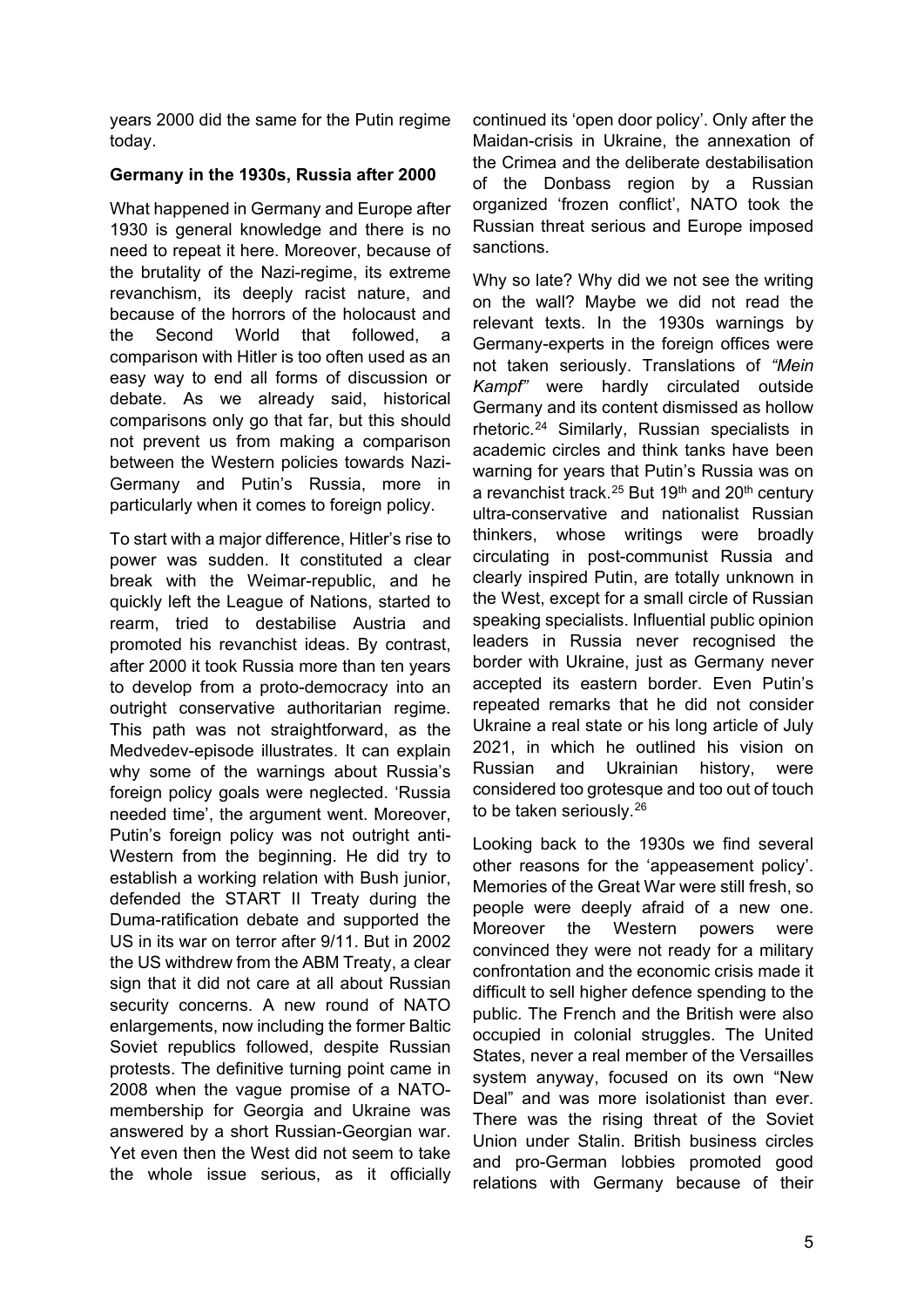economic interests and a naïve belief in the merits of dialogue. The extreme right was on the rise almost everywhere in Europe. It admired Germany and had sometimes a certain influence on foreign policy, as for example in France.<sup>[27](#page-7-19)</sup>

We see similar arguments and mechanism playing out to day. Apart from the fact that a direct military confrontation with Russia will always include some risk of nuclear war (a defining difference with the situation in the 1930s), nobody in the West really wanted to go back to the Cold War, to a new iron curtain and a new East-West divide. Paris and Berlin wanted to keep communication lines with Russia open, partially because of gas dependency and business interests, but also inspired by the strong memories of the French and German 'Ostpolitik' of the 1960s and 1970s that had done so much to soften the Cold War. The 2008 financial crisis constituted a major challenge for Europe and the United States. It made American demands for an increase in European defence expenditures futile. In the meantime, the Americans themselves made their 'pivot to Asia' and focused on their relation with China. Thus, they declared Europe a secondary theatre in their global strategy, without however given up their dominance in NATO.

There was the new internal and external threat of jihadi terrorism and war that worried the West much more than what was seen as the rather theoretical possibility of Russian expansion. Indeed, it looks like NATO did not even bother to develop real plans to support or defend Ukraine, while it continued to claim that it could become a member. In the meantime right-wing populists in the West, from Donald Trump to Marine Le Pen and Victor Orbán expressed their admiration for the Russian leader. Sometimes these people were in government and thus could influence the policies of the EU and NATO. Putin also tried to destabilise Western societies, using the new internet technologies that made both Hitler and the Soviets look like propaganda amateurs.

By 2020, as a result of the combined negligence, or at least tolerance of the West, and Russia's moody way to cope with (at least partially) unnecessary frustrations and perceived threats, the whole post-Cold War European security architecture and even the heritage of the 1970s détente years were in ruins. There were no longer any European nuclear or conventional arms control agreements, and even the functioning of the OSCE, a platform Putin's predecessors loved, had been blocked by him and other authoritarian leaders.[28](#page-8-0) After the occupation of Crimea, as a clear example of a selffulfilling prophecy, NATO started to look more intensely on how to defend its eastern member states, and created multinational battalions at its eastern borders. Though they were small, they constituted even more proof of NATO's aggressiveness in Moscow's eyes.

With Putin's war in the Ukraine, we are not even back in the Cold War, as since 1945 there has been no attack by any European great power on a smaller neighbour in order to take its territory, as we saw in 2014 and again now. The use of step-by-step tactics by Putin (first invading Georgia, then annexing Crimea and creating the Donbass puppet states, now the war in Ukraine) is strikingly similar to the ones Hitler used. However, the West took sanctions against Russia. Officially it always stood by the principle that the independence and territorial integrity of Ukraine was sacrosanct, and that it was free to choose its own alliances. This at least from the moral point of view spared it a new 1938 Munich affront. But at the same time the West, despite fourteen years of projected NATO-membership for Ukraine, was not able and – for good reasons – not willing to defend it, thus leaving Ukraine to the mercy of Putin. Here too the resemblance with Czechoslovakia, a country that had an alliance treaty with France and the Soviet Union, is striking, though there is also a difference: the West sends weapons to Ukraine, and thus supports it indirectly.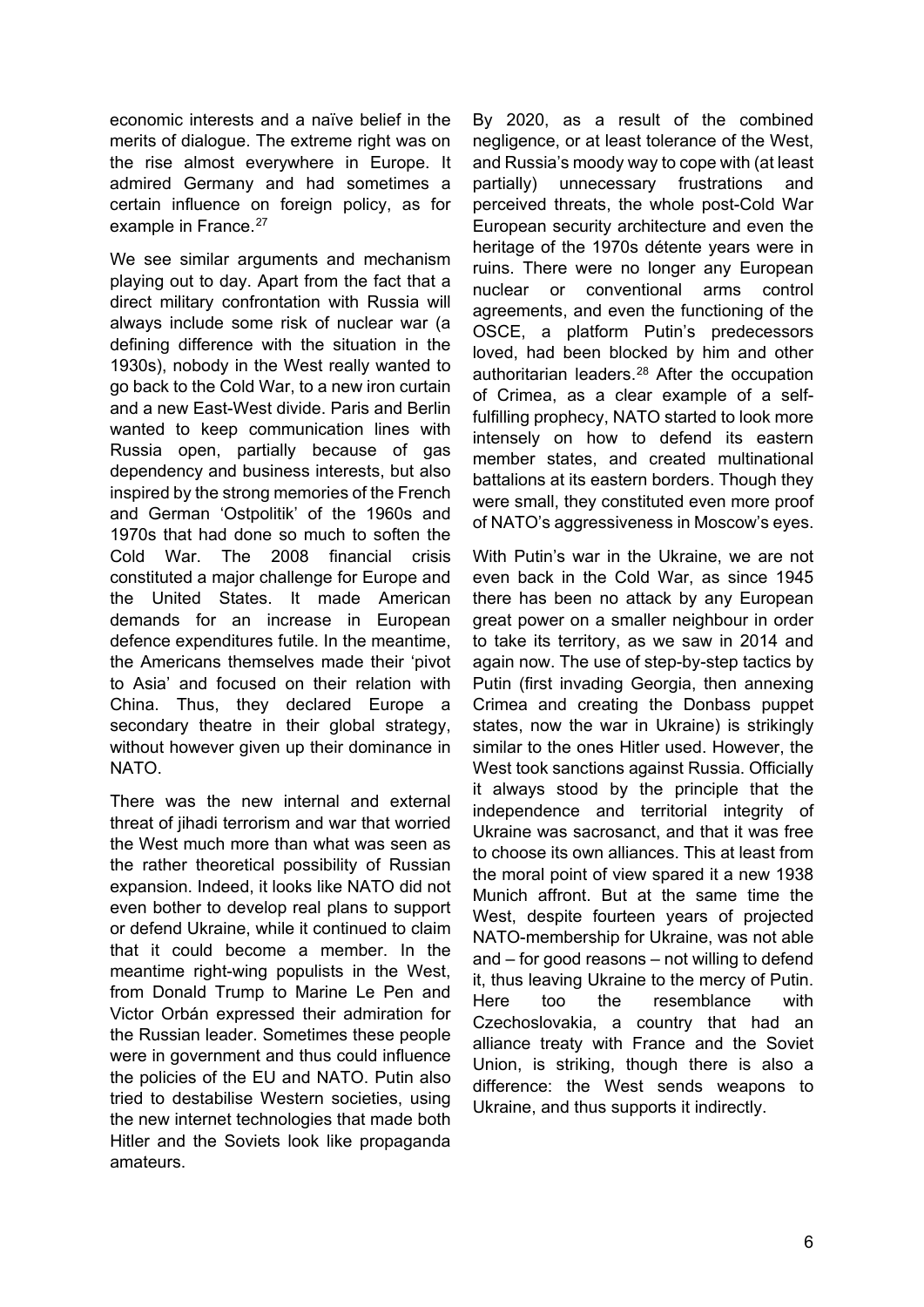#### **Conclusions**

We have shown that there are remarkable similarities but also differences between the way the West did not take German complaints seriously in the 1920s and Russia in the 1990s. We also have seen that for a long time, sometimes for similar reasons, sometimes for different, it took some time before western countries took appropriate measures against renewed aggressive policies of the former enemies. When looking at these two cases, two lessons can be drawn: First, take your old enemies/new friends seriously, do not humiliate them and respect their security concerns, even if their perception differs fundamentally from your own. Second, take your old enemies seriously once they decide they are no longer interested in your friendship and will restore their old status by their own means. Realise in time that at a certain point, your diplomatic influence on them is limited, that they not always share your views on how international relations should be organized and so that other measures than diplomacy might be more appropriate.

Many commentators who blame the West for the Russian invasion of Ukraine, have used similar arguments as we did. Even the offensive realist John Mearsheimer, who in his theoretical works makes the deterministic

claim that great powers wars are unavoidable and that aggression constitutes the best defense, has repeated this critical chorus.[29](#page-8-1) But detecting certain patterns in behaviour and policy is not the same as making a moral judgment. Moreover, from an ethical point of view, there is a fundamental difference between invading an independent country on one hand, and not taking the threat of such invasion seriously on the other. Hitler invaded Poland in 1939, not the British and French who sanctioned the Sudeten annexation a year earlier in the hope to preserve peace. Putin invaded Ukraine, not the West. It should probably have reacted more firmly after the annexation of Crimea, but that does not make it guilty of the invasion. Nobody forced Putin's hand. It was his decision and the thirty years old, often understandable, frustrations about how the West treated Russia in the 1990s do not justify this. This being said, it might be good to remember what Hans Morgenthau wrote more than seventy years ago. Despite all the economic and military might a nation may have, he argued, it will only lead to temporary successes if its diplomacy and statecraft is not up to the task.<sup>[30](#page-8-2)</sup> Perhaps in the 1990s the West, despite all its power, was indeed not up to the enormous task of organizing a new inclusive order in Europe together with Russia. Ukraine now pays the price.

<span id="page-6-0"></span><sup>1</sup> Goedele De Keersmaeker, *Polarity, Balance of Power and International Relations Theory: Post-Cold War and the 19th Century Compared* (London: Palgrave Macmillan, 2017).

<span id="page-6-1"></span><sup>2</sup> Charles Krauthammer, "The Unipolar Moment," *Foreign Affairs* 70, no. 1 (1990/1991): 31-32.

<span id="page-6-2"></span><sup>3</sup> Simon Jenkins, "Beware, Boris Johnson: In War, Drawing Historical Parallels Is a Dangerous Game," *The Guardian*, March 3, 2022.

<span id="page-6-3"></span><sup>4</sup> Ian Kershaw, *To Hell and Back: Europe 1914-1949* (Allan Lane, 2015); J. Adam Tooze, *The Deluge: The Great War and the Remaking of Global Order, 1916-1931* (London: Penguin Books, 2015): 312-320.

<span id="page-6-4"></span><sup>5</sup> Stewart Patrick, *The Best Laid Plans: The Origins of American Multilateralism and the Dawn of the Cold War* (Lanham: Rowman & Littlefield Publishers, 2009):12-24; Howard Elcock, *Could the Versailles System Have Worked?* (Cham: Palgrave Macmillan, 2018): 38

<span id="page-6-5"></span><sup>&</sup>lt;sup>6</sup> For example, Max Weber criticized the victors for not taking into account the interests but above all the honour of the Germans. Max Weber, "Politik Als Beruf," in *Gesammelte Politische Schriften* (Tübingen: Johannes Winckelmann 1988 (originally published in 1919)): 548.

<span id="page-6-6"></span><sup>7</sup> Elcock.: 114-124; Tooze.: 462-477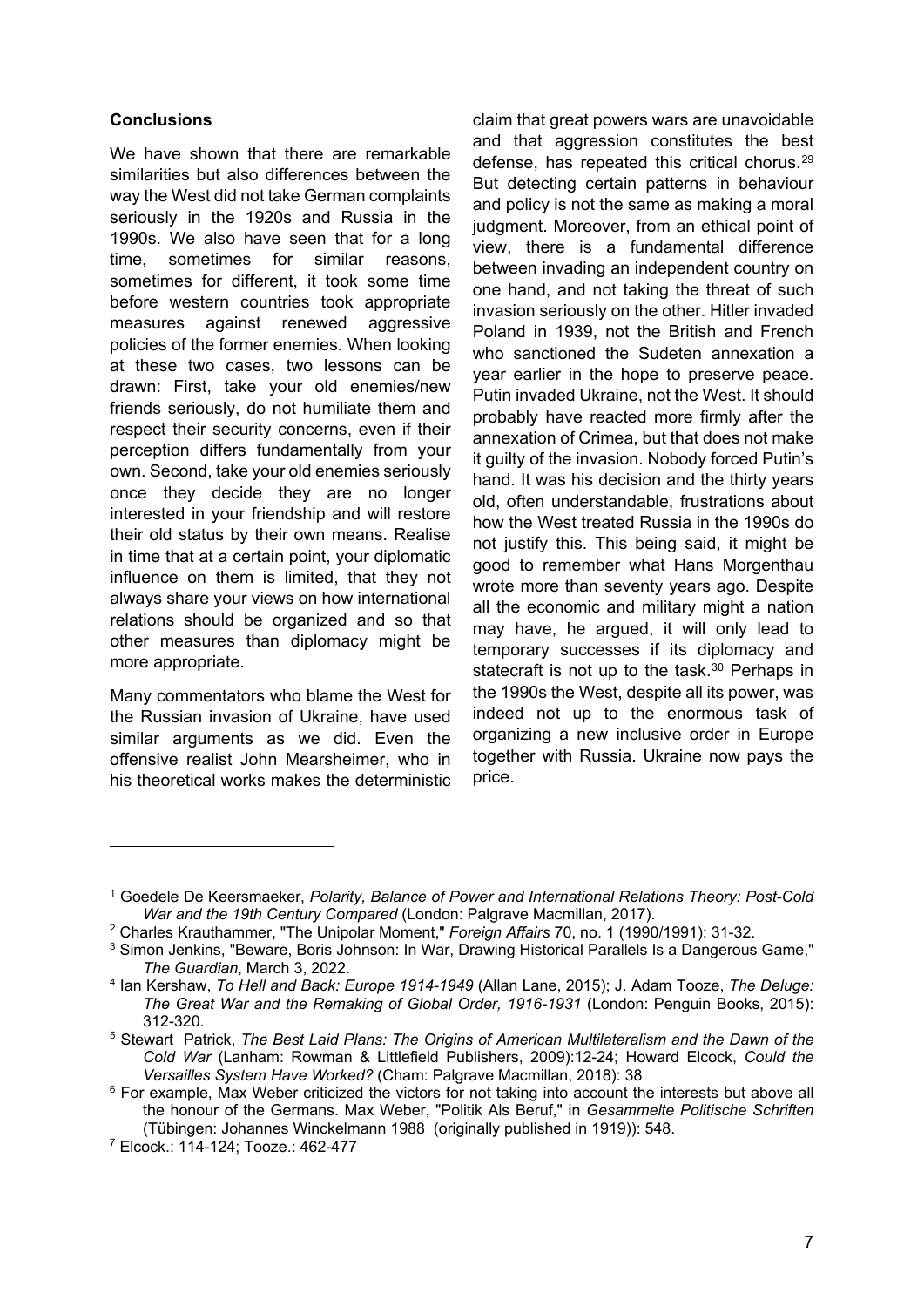<span id="page-7-0"></span><sup>8</sup> "Russian MPs Say Mikhail Gorbachev Should Be Persecuted for Treason," *The Guardian*, April 10, 2014; W. C. Wohlforth and Vladislav Zubok, "An Abiding Antagonism: Realism, Idealism and the Mirage of Western-Russian Partnership after the Cold War," *International Politics* 45 (2017): 411; For an assessment of Gorbachev's role see Zubok in Vladislav Zubok et al., "A Cold War Engame or an Opportunity Missed? Analysing the Soviet Collapse Thirty Years Later," *Cold War History* 21, no. 4 (2021).

<span id="page-7-1"></span>9 Ibid., 546.

- <span id="page-7-2"></span><sup>10</sup> Ibid., 566.
- <span id="page-7-3"></span><sup>11</sup> Ibid., 560.
- <span id="page-7-4"></span><sup>12</sup> George Bush, "Address before a Joint Session of the Congress on the State of the Union, January<br>28. **1992.** https://www.presidency.ucsb.edu/documents/address-before-joint-session-the-28, 1992, https://www.presidency.ucsb.edu/documents/address-before-joint-session-the-<br>congress-the-state-the-union-0.
- <span id="page-7-5"></span> $13$  De Keersmaeker; Tatyana A. Shakleyina and Aelksei D. Boguaturov, "The Russian Realist School of International Relations," *Communist and Post-Communist Studies* 37 (2004): 37-51.
- <span id="page-7-6"></span><sup>14</sup> There is a large literature on status in Russian foreign policy. See for example: Thomas Ambrosio, "The Russo-American Dispute over the Invasion of Iraq: International Status and the Role of Positional Goods," *Europe-Asia Studies* 57, no. 8 (2005): 1189-210; D.W. Larson and A. Shevchenko, "Status Seekers: Chinese and Russian Responses to Us Primacy," *International Security* 34, no. 4 (2010): 63-95; "Special Issue on Status in Russian Foreign Policy," *Communist and Post-Communist Studies* 47 (2014).
- <span id="page-7-7"></span><sup>15</sup> Frank Schimmelpfennig, *The EU, NATO and the Integration of Europe: Rules and Rhetorik*  (Cambridge: Cambridge University Ptess, 2003); Wohlforth and Zubok.
- <span id="page-7-8"></span><sup>16</sup> Mary Elise Sarotte, *1989: The Struggle to Create Post-Cold War Europe*, new - Kindle ed. (Princeton: Princeton University Press, 2009); "A Broken Promise? What the West Really Told Moscow about NATO Expansion," *Foreign Affairs* 5, no. September/October (2014): 90-97; Kristina Spohr, "Exposing the Myth of Western Betrayal of Russia over NATO's Eastern Enlargement," (March, 2nd 2022)[, https://blogs.lse.ac.uk/politicsandpolicy/;](https://blogs.lse.ac.uk/politicsandpolicy/) Zubok et al.
- <span id="page-7-9"></span>17 551; Jonathan Steele, "Understanding Putin's Narrative About Ukraine is the Master Key to this<br>Crisis," The Guardian, February 23, 2022.
- <span id="page-7-10"></span><sup>18</sup> Daniel Williams, "Yetlsin, Clinton Clash over NATO's Role," The Washington Post, December 6,1994; Putin almost literally repeated this argument in his infamous speech at the 2007 Munich Security Conference. Wladimir Putin, "Speech at the 43rd Munich Conference on Security Policy 02/10/2007," *Münchner Konferenz für Sicherheitspolitik* (2007), [http://www.securityconference.de/konferenzen/rede.php?menu\\_konferenzen=&sprache=en&id=1](http://www.securityconference.de/konferenzen/rede.php?menu_konferenzen=&sprache=en&id=179)

- $\frac{79}{19}$  Williams.
- <span id="page-7-12"></span><span id="page-7-11"></span><sup>20</sup> Sylvie Kauffmann, "Derrière la crise en Ukraine se profile un autre foyer de tension: Un possible redéploiement d'armes nucléaires en Biélorussie," Le Monde, no february 6, 2022.
- <span id="page-7-13"></span><sup>21</sup> Wohlforth and Zubok; Falk Ostermann, *Die Nato: Institution, Politiken und Probleme kollektiver Verteidigung und Sicherheit von 1949 bis Heute* (München: UVK Verlag, 2020), 106-09; A. Zagorski, "The Limits of Global Consensus on Security: The Case of Russia," in *Global Security in a Multipolar World.* , ed. L. Peral, Chaillot Papers (Paris: EU Institute for Security Studies, 2009). <sup>22</sup> Zubok et al., 573.
- <span id="page-7-15"></span><span id="page-7-14"></span><sup>23</sup> OSCE, Back to Diplomacy: Final Report and Recommendations of the Panel of Eminent Persons on European Security as a Common Project, (Vienna: OSCE, 2015),
- <span id="page-7-16"></span>[https://www.osce.org/files/f/documents/2/5/205846.pdf.](https://www.osce.org/files/f/documents/2/5/205846.pdf) 24 Goedele De Keersmaeker and Dries Lesage, *Conflict en Samenwerking: Internationale Politiek van 1815 tot Heden* (Gent: Academia Press, forthcoming)
- <span id="page-7-17"></span><sup>25</sup> To give only two examples: Edward Lucas, *The New Cold War: The Future of Russia and the Threat to the West* (New York, N.Y.: Palgrave Macmillan, 2008); Dimitri Trenin, "Russia Leaves the West,"
- <span id="page-7-18"></span><sup>26</sup> Michel Eltchaninoff, *Inside the Mind of Vladimir Putin* (London: Hurst & Company, 2018); Cécile Ducourtieux et al., "Guerre en Ukraine: Face à Poutine, un déni européen," *Le Monde*, March 3, 2022; Vladimir Putin, "On the Historical Unity of Russians and Ukrainians", July 12, 2021, [http://en.kremlin.ru.](http://en.kremlin.ru/)<br><sup>27</sup> De Keersmaeker and Lesage.

<span id="page-7-19"></span>